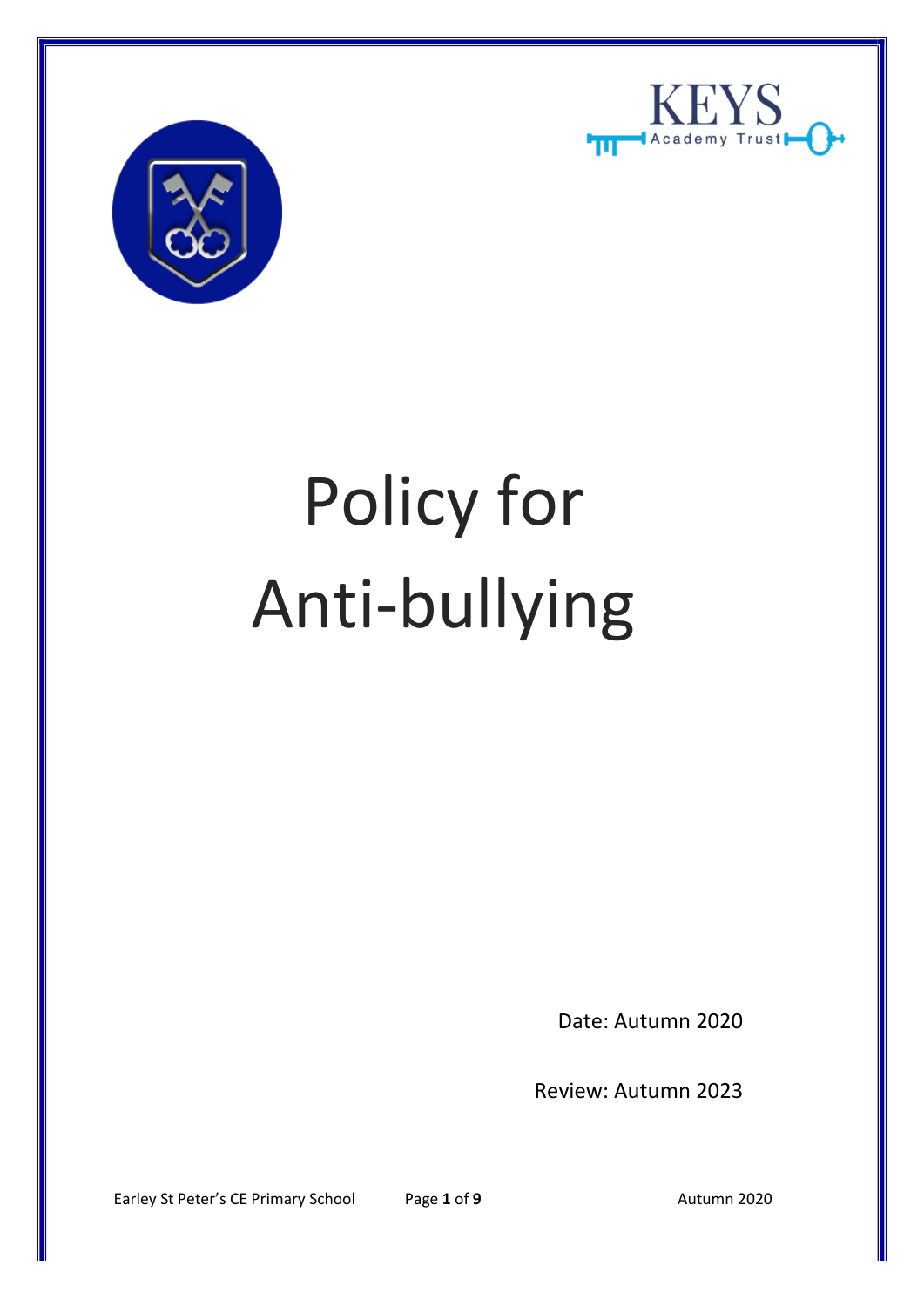# **Earley St. Peter's C of E Primary School**

# **Introduction to the importance of challenging anti-bullying in academies within the Keys Academy Trust**

The Church of England has a mission to see all children and young people in our schools flourish and acknowledges that a culture of bullying will have a detrimental effect on academic standards as well as on pupil wellbeing and happiness. As a Church Trust we acknowledge that each child is made in the image of God and is loved and known by God in his or her own right. Anything that is counter to this central message of a child's innate value must be challenged. It is therefore vital that all academies within the trust have robust systems for creating a culture of hospitality and welcome for all and for countering any behaviours that may be detrimental to pupils.

Any anti-bullying strategies must address and log the following protected categories:

Racism, SEN or Disability, Homophobia, Transphobia or Biphobia, Religion or Belief, Sexism or sexual harassment, Gender identity, Appearance – other than race, as association factor (family members or home context), other or non-specific.

To that end all school within the Keys Academy Trust must have behaviour and anti-bullying policies and an inclusion policy which will relate to their Christian Ethos statement. These policies should include reference to the Christian emphasis on forgiveness and the belief in repentance and reconciliation (restorative justice).

Each school must have a logging system for monitoring bullying related incidents and these will be reported to the Local board (depending on the Academy's terms of reference) and levels of bullying will be monitored by the board.

The Keys Academy Trust will ask for a summary report to be presented to the trust annually and will evaluate and provide scrutiny of the effectiveness of behaviour and anti-bullying policies in academies across the trust.

Each school will also include opportunities for exploring anti-bullying and good behaviour throughout the curriculum and through pertinent themes and texts that will be examined in Collective Worship.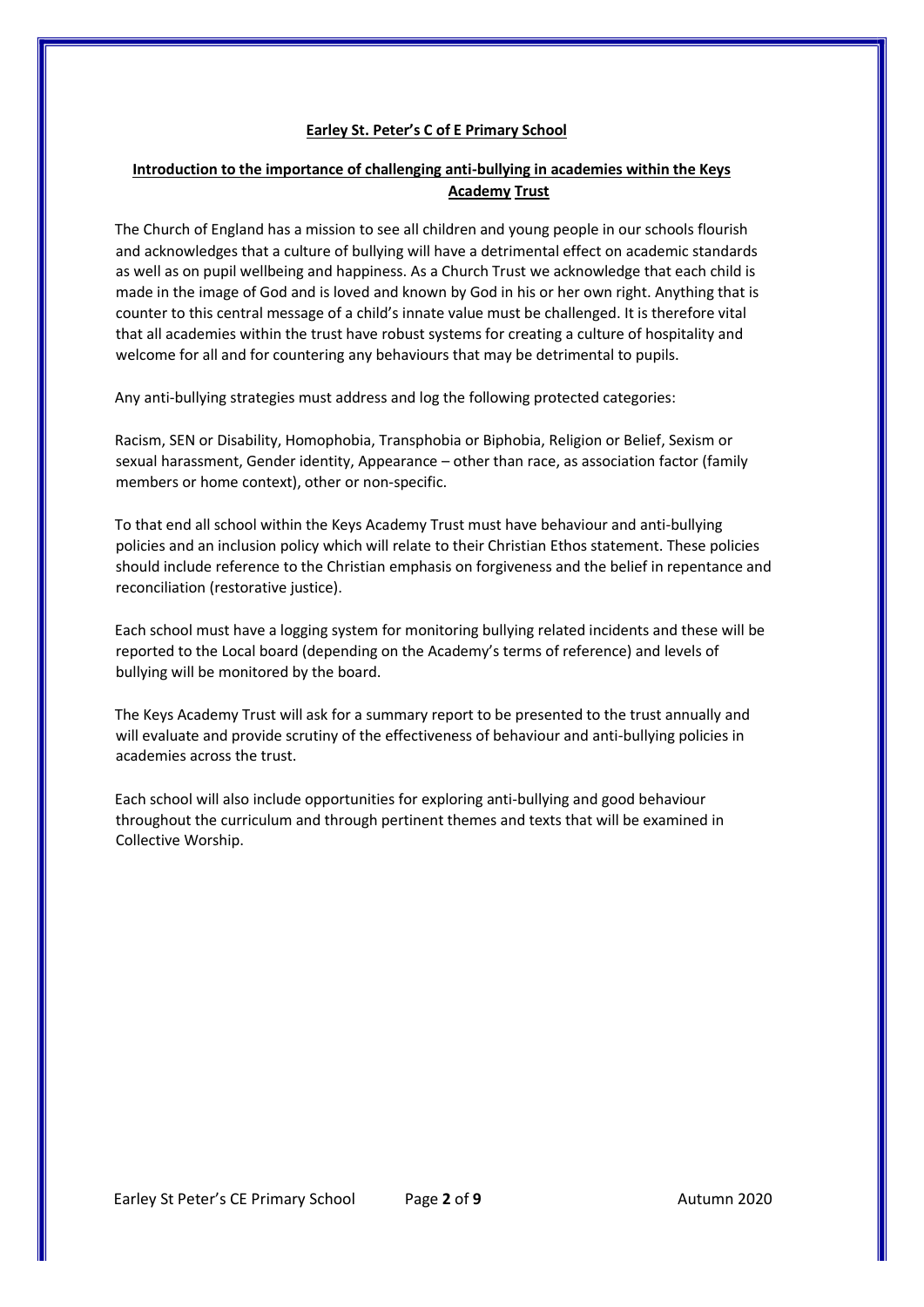# **Earley St. Peter's C of E Primary School**

### **Policy for the Management of Bullying**

# **1 - Introduction**

The control of management of bullying is important for all schools, particularly in the light of recent high profile cases and court rulings which have emphasised schools' responsibilities and duty of care in this issue.

Therefore, this document sets out Earley St. Peter's school policy in relation to the issue of bullying. It reflects a belief that bullying is not acceptable under any circumstances (zero tolerance) and that it is best prevented through the development of a school ethos based on mutual respect, fairness and equality. Our home-school agreement includes the words "our commitment to ... provide a safe, happy and stimulating environment based on Christian values..."

### 2 - Aims

The aims of this policy are

- To fulfil the School's statutory responsibility to safeguard and promote the welfare of our pupils;
- To clarify the School's responsibility for responding to incidents of bullying and to emphasise to staff, pupils and their parents and carers the School's zero tolerance attitude towards bullying behaviour.
- To eliminate intimidating behaviour and promote a school ethos in which each pupil is safe and able to realise their full potential.
- To address the problem of bullying and to bring it under control through the implementation of a whole-school policy.
- To reassure parents and carers that the School takes their children's welfare seriously and that they are being educated in a safe and secure environment.

### **3 - Key Points**

### **(i) Definition**

At Earley St. Peter's School we regard bullying as any interaction between an individual or group of people with a more powerful individual or group which is **perceived** or **intended** to cause hurt, pain, suffering, humiliation or degradation.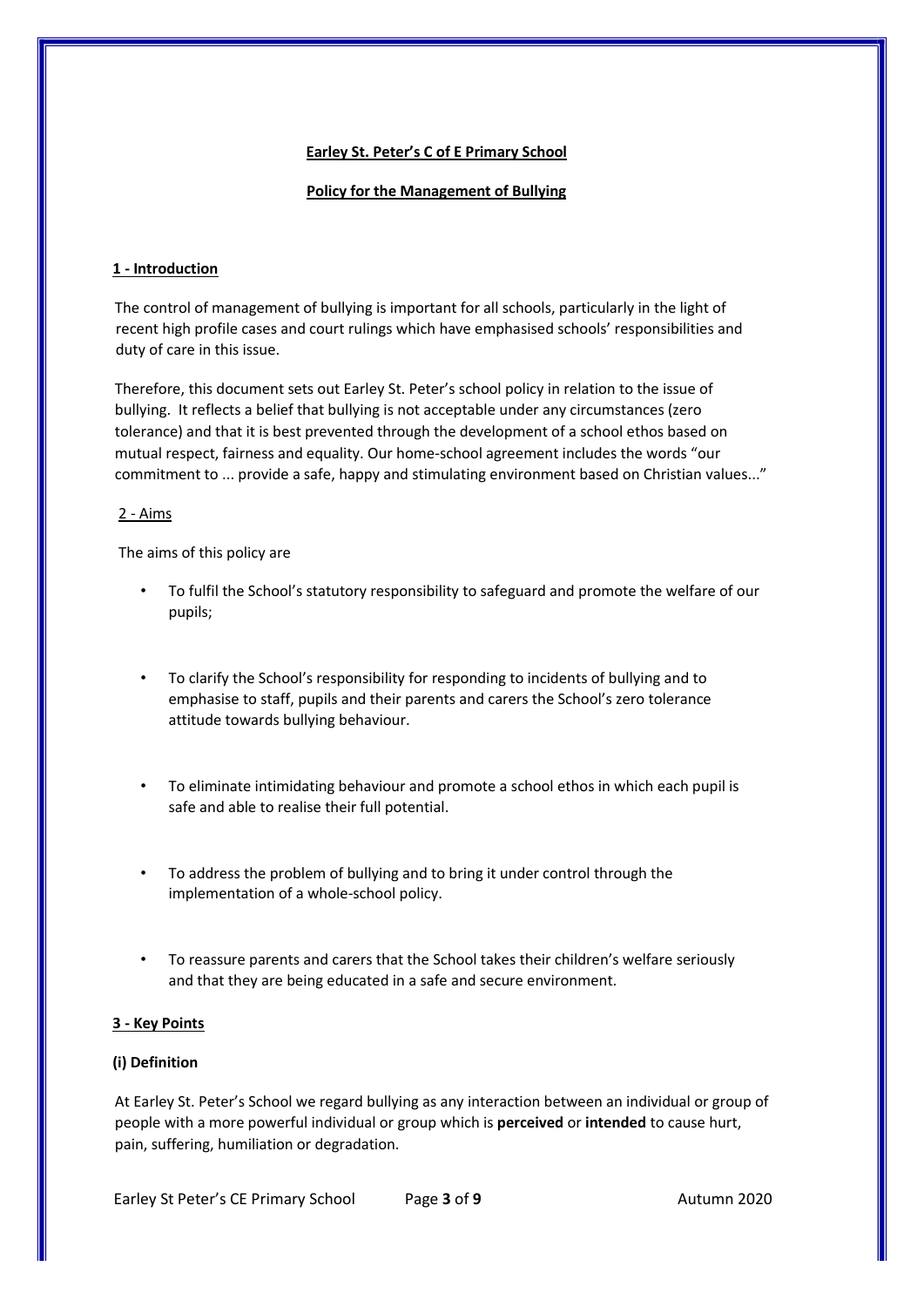The behaviour is repeated or has the potential to be repeated over time.

Bullying behaviour may be direct or indirect. Direct forms include

- Physical violence and threats;
- Verbal assaults and taunts;
- The destruction of property;
- Extortion;
- Unwanted physical contact.

Examples of indirect forms of bullying include

- Ignoring and the withdrawal of friendship;
- Excluding;
- Malicious gossip and spreading rumour;
- Abusive or oppressive graffiti.
- Cyberbullying.

We take all forms of bullying seriously.

### (ii) Scope

This policy applies mainly to incidents of bullying which take place on school premises. The School is not **legally** responsible for bullying which takes place elsewhere.

However, the school has an enduring interest in the welfare and conduct of its pupils and will respond actively to any information it receives about bullying outside school. In such cases the following points would be considered: –

- If it emerges that a pupil is responsible for bullying other children outside school then this matter will be addressed and (if appropriate) the parents of this child will be informed.
- If a child is found to be experiencing bullying outside of school then help and support will be offered and advice given on how to avoid further incidents in future. The parents of this child will be informed.
- If there are more general concerns about children's safety outside school then the local police will be contacted and their help sought in making the area around the school premises more secure.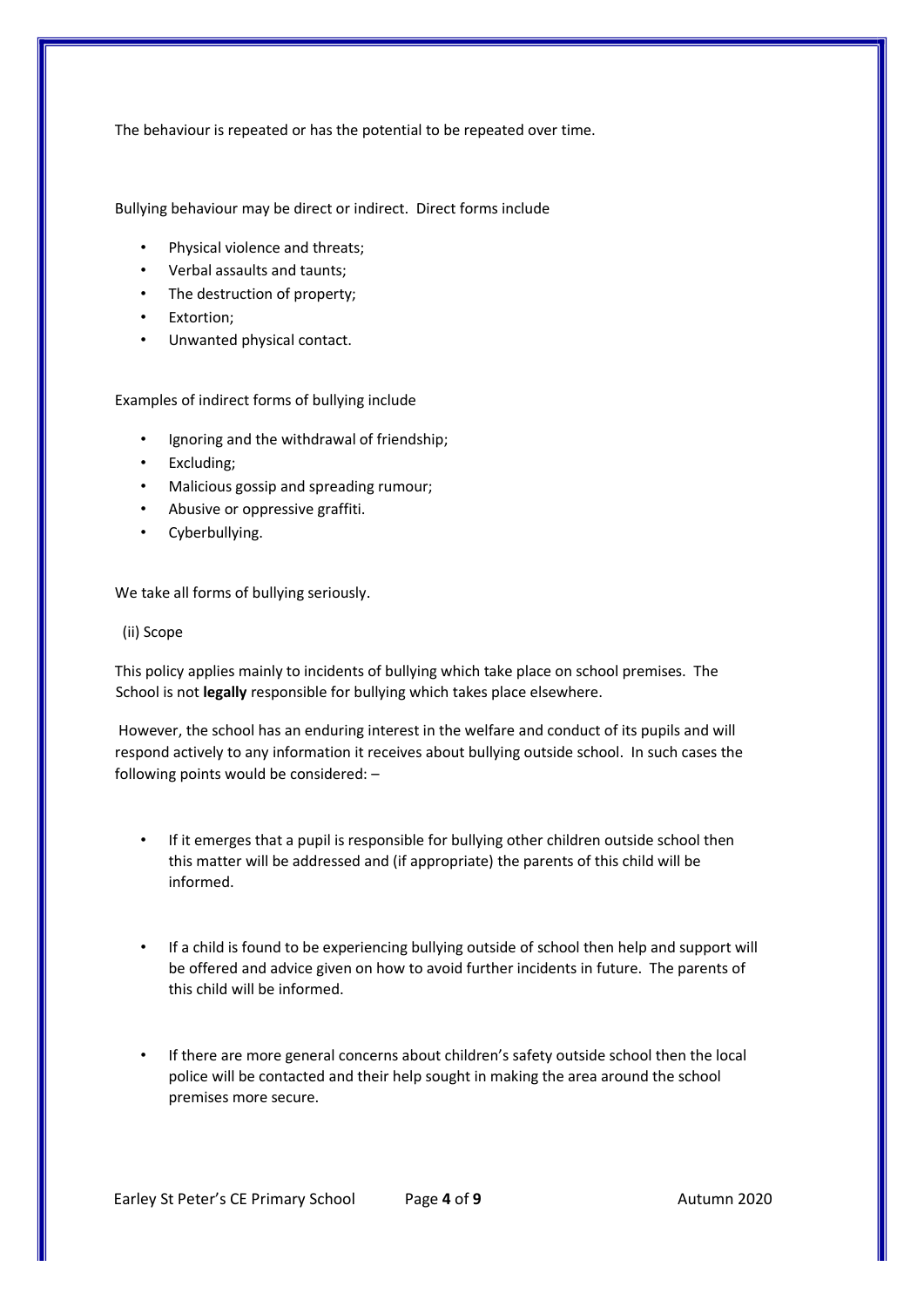- If information is received that a child is being bullied by a sibling outside school this will initially be discussed with the parents. If concerns persist then the matter will be referred to the appropriate Social Services department.
- If children are being bullied by pupils of another school the Head of that school will be informed and invited to deal with the matter.
- The school is aware that pupils can experience cyberbullying both inside and outside of school and therefore has a robust e safety policy and helps children develop strategies to cope with these situations.

# **(iii) Prevention**

All staff involved in the education and/or supervision of children will be made aware of the issue of bullying and the need to apply the school's policy of zero-tolerance consistently when episodes of bullying are witnessed or reported. Staff will constantly reinforce the message to children that bullying is unacceptable and will take positive action to prevent and control it.

In addition the issue of bullying will be raised with pupils at a number of levels including:

At whole school level – through assemblies when children will be informed of the school's zero tolerance policy and the actions that will be taken to prevent bullying taking place. This issue will be raised regularly when the whole school will be informed of the progress of the anti-bullying policy and any changes which may be introduced.

- At classroom level via circle time, projects, and PHSE/Citizenship initiatives.
- At individual level children who are felt to be a risk of bullying (or who have suffered from bullying in the past) will be offered additional support and guidance.

Children who have bullied others will be given advice and support and taught strategies to enable them to bring their unacceptable behaviour under control and to prevent further incidents.

We recognise that there are particular times when children may be more vulnerable to bullying lunch and break times and the beginning and end of the school day. Arrangements will be made to ensure that at such times there is adequate supervision available to reduce the risk of bullying incidents.

Children will be encouraged to talk to staff about incidents of bullying which they experience or of which they may be aware. In these circumstances staff will respond positively, take the expression of concern seriously and ensure that the matter is fully investigated.

Parents who believe their child is being bullied should share their concerns with the school at the earliest opportunity and be prepared to work with the school to keep their children safe in future. All expressions of concern will be taken seriously and investigated thoroughly.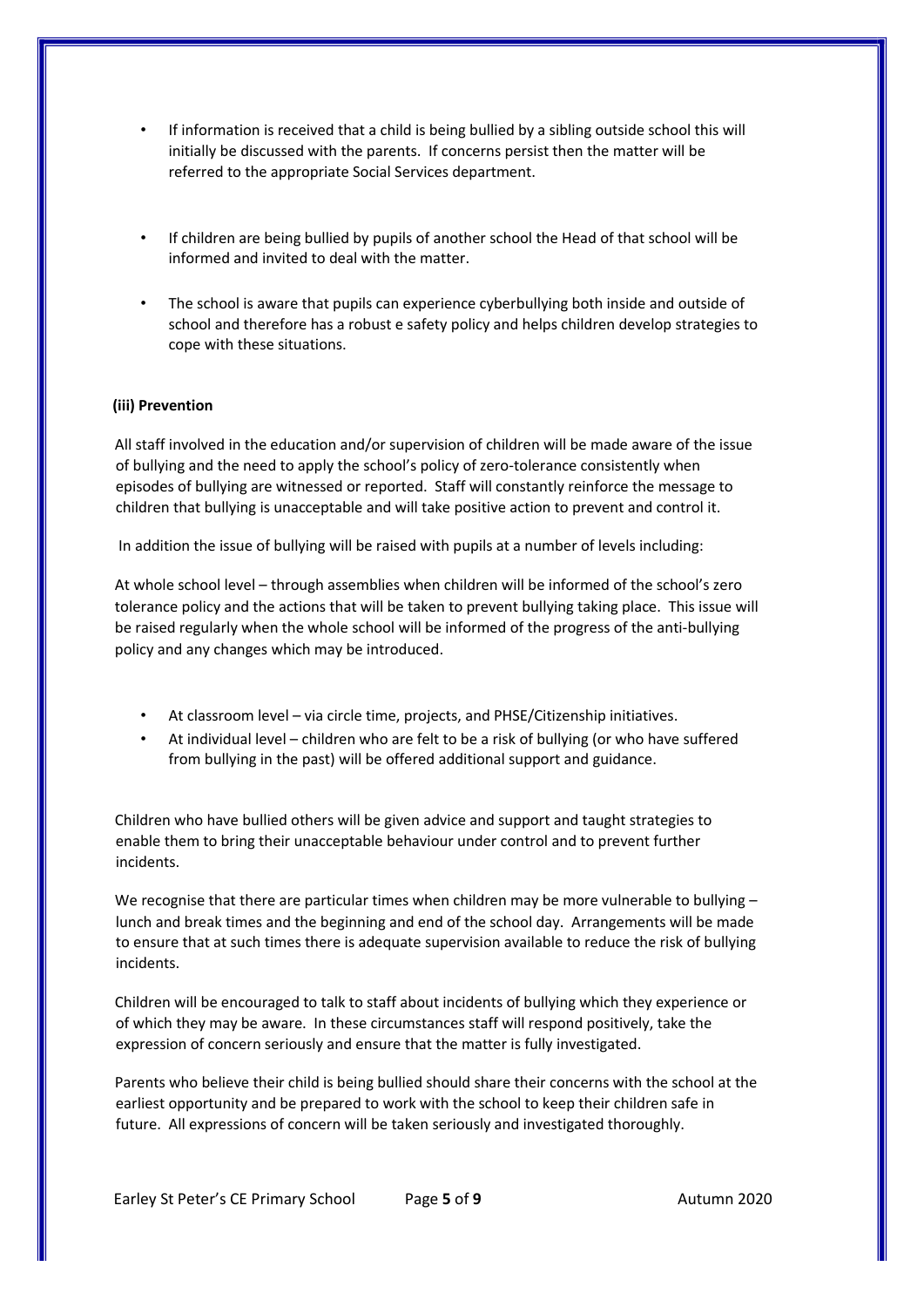Similarly if parents believe their child is bullying others, this information should be shared with the school so that the problem can be addressed and a plan agreed to prevent further incidents and the bullying child helped to change their behaviour.

All of these preventative strategies operate within a school ethos founded on equality, fairness and respect for others in which individual differences are celebrated and seen as a source of enrichment. In order to help children learn and develop appropriate responses to others, all staff at all times will treat each other, children, parents and carers with courtesy and respect and will model appropriate and acceptable behaviour.

### **(iv) Parental Involvement**

Earley St. Peter's School is firmly committed to working in partnership with parents and believes that the best outcomes emerge when professionals and parents/carers are able to work together when bullying occurs.

We recognise the important influence which parents/carers have on their children and wish, using the home/school agreement, to enlist their support when their child is involved in bullying – either as pupil being bullied or a pupil displaying bullying behaviour.

If a child is involved in a serious incident of bullying or there is evidence that the same child is involved repeatedly in less serious incidents (either as a pupil being bullied or a pupil displaying bullying behaviour) the school will inform parents and invite them to become involved in the management of the problem and the prevention of further incidents. Isolated and less serious incidents will be managed by school staff and parents informed.

# **(v) Implementation**

We are committed to creating a bully-free environment and will ensure that a zero-tolerance policy is applied rigorously. All staff involved in the teaching and/or supervision of children will take responsibility for addressing incidents which fall within the school's definition of bullying; will ensure that the pupil being bullied receives the support that is required and that the pupil displaying bullying behaviour is informed of the unacceptability of his/her behaviour and a record made of the incident.

All children need to be aware that staff want to be informed of any incidents or concerns and that action will be taken when bullying is reported.

### **(vi) Incident Management**

The School will take firm and decisive action to deal with any incident of bullying which is witnessed by or reported to any member of staff.

### **(vii) Post Incident Responses**

For the Pupil being bullied:-

When a member of staff receives information, either directly or indirectly, that a child may have been bullied, this report will be taken seriously and investigated.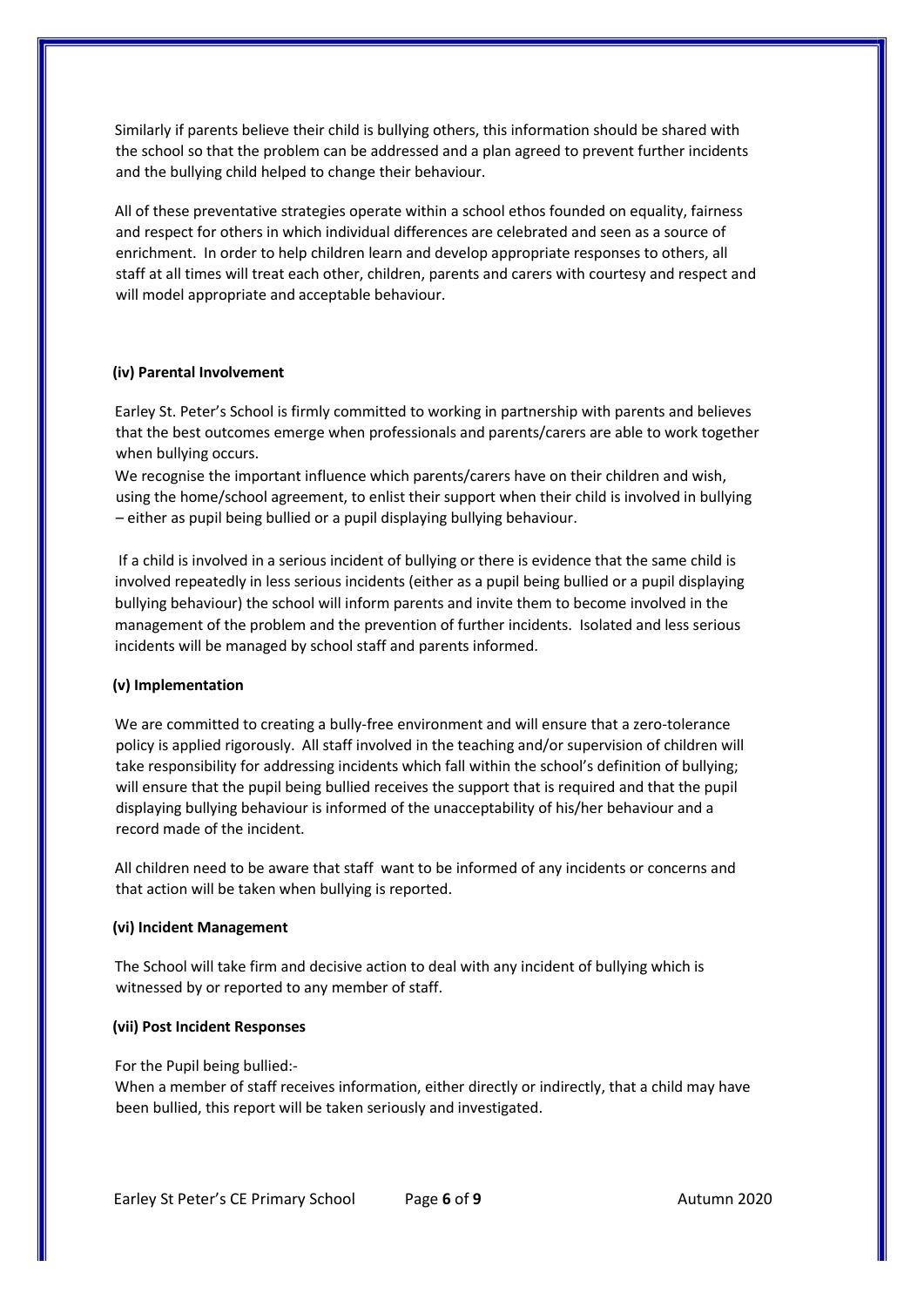School Staff will offer a proactive, sympathetic and supportive response to child who has been bullied. The exact nature of the response will be determined by the particular child's individual needs. Immediate actions to stop the bullying and secure the child's safety may include:

- positive reinforcement that reporting the incident was the correct thing to do
- reassurance that the pupil being bullied is not responsible for the behaviour of the pupil displaying bullying behaviour
- strategies to prevent further incidents
- sympathy and empathy
- counselling
- **befriending**
- assertiveness training
- extra supervision/monitoring
- creation of a support group
- peer mediation/peer mentoring
- informing/involving parents
- adult mediation between the pupil displaying bullying behaviour and the pupil being bullied (provided this does not increase the vulnerability of the child being bullied)
- arrangements to review progress

For the pupil displaying bullying behaviour:

St. Peter's staff take bullying very seriously and will adopt a supportive, pragmatic, problemsolving approach to enable bullies to behave in a more acceptable way. We are of the view that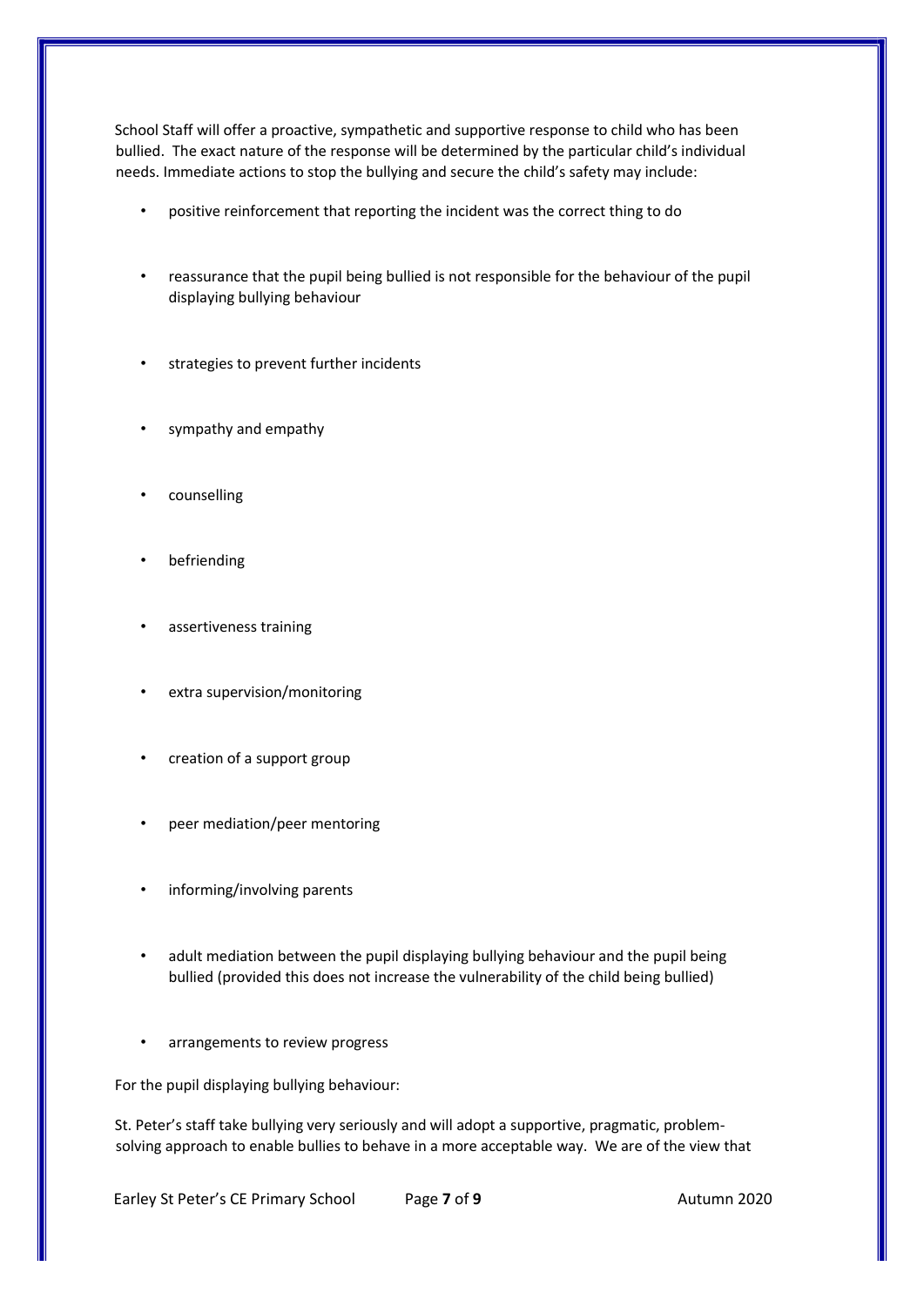the positive use of sanctions can be useful in demonstrating to bullies that their behaviour is unacceptable and in promoting change.

School staff will respond to incidents of bullying behaviour in a proportionate way – the more serious the cause for concern the more serious the response. When sanctions are felt to be necessary they will be applied consistently and fairly. After immediate action to stop the bullying in progress the following options will be considered:

- engagement with the pupil displaying bullying behaviour to reinforce the message that their behaviour is a breach of school rules and is unacceptable
- a formal apology to the pupil(s) being bullied
- loss of lunch/breaktime privileges
- daily/Head teacher's report
- removal from class/group
- withholding participation in sports or out of school activity (if not an essential part of curriculum)
- parents informed
- counselling/instruction in alternative ways of behaving
- adult mediation between the pupil displaying bullying behaviour and the pupil being bullied (provided this is safe for the pupil being bullied)
- fixed periods of exclusion
- permanent exclusion (in extreme cases which may involve violence)
- rewards/positive reinforcement for children in order to promote change and bring unacceptable behaviour under control